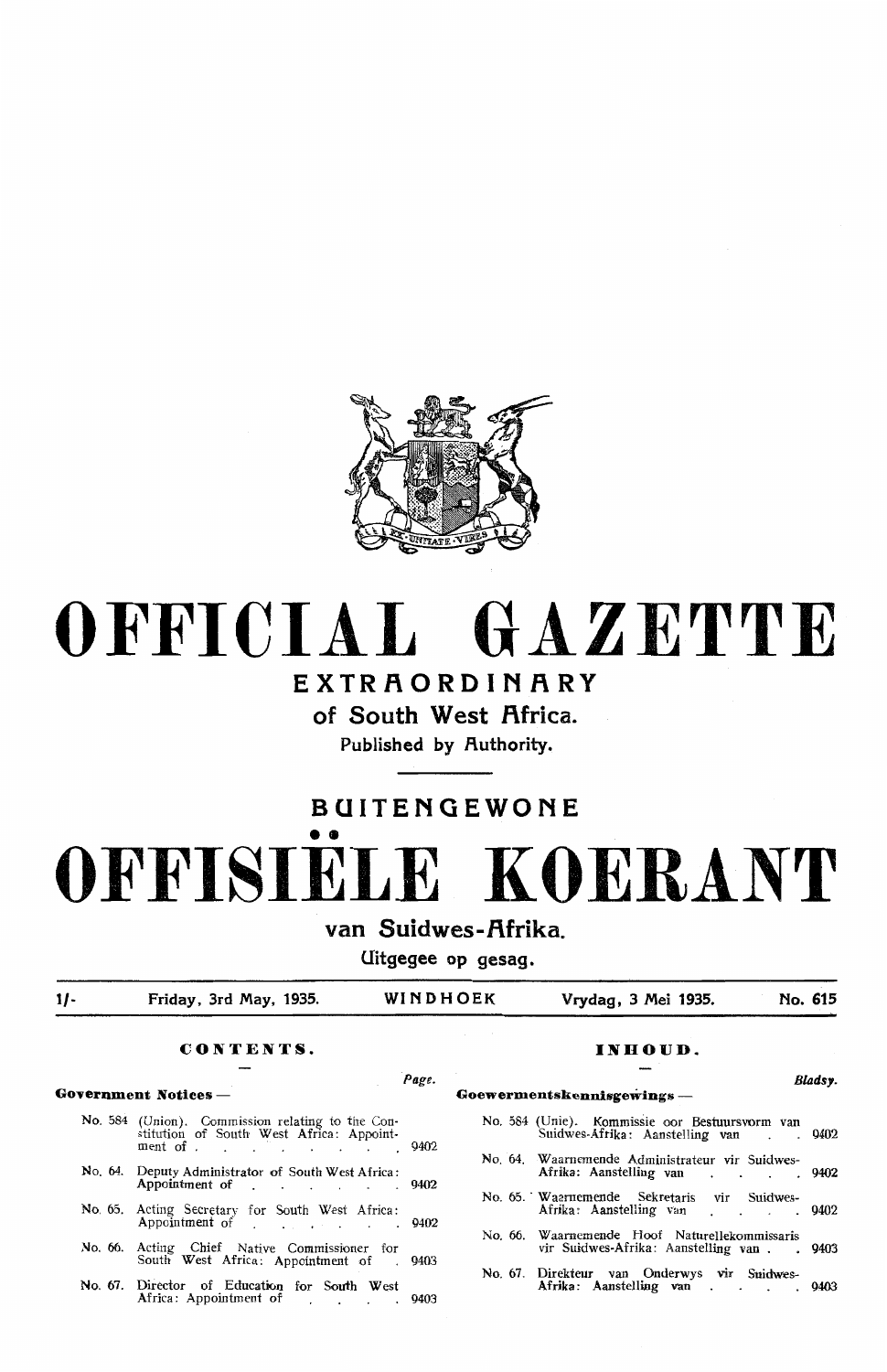### **Government Notices.**

**The** following Government Notices are published for general information.

A. H. M. LOUW,

Actg. Secretary for South West Africa.

Office of the Administrator, Windhoek.

**No. 584 (Union).]** [26th April, 1935. No. 584 (Unie).] [26 April 1935.

**lt** is hereby notified for general information that His Excellency the Governor-General has been pleased to appoint<br>a Commission with the following terms of reference:—

In view of the dissatisfaction in the Mandated Territory of South'-West Africa with the existing form of Government, as evidenced by the Resolution of the Legislative Assembly of the Territory, dated the 29th of<br>November, 1934, and other symptoms—

- (1) to inquire into, and to report on, the effective- ness of the existing form of Government of the Territory, the reasons for the existing dissatisfaction therewith and the apparent failure thereof;
- (2) to consider, from a constitutional as well as State financial point of view, in what way the Government of the Territory could best be regulated so as to secure a more efficient administration and a greater measure of content amongst the inhabitants, due regard being had to the character of the Territory as Mandated Territory and the rules of international law governing the mandate and to the constitutional law of the Union, and· to advise thereon.

The Honourable Mr. Justice H. S. van Zyl, Chairman. Sy Edele Regter H. S. van Zyl, Voorsitter.

The Honourable Mr. Justice F. P. van den Heever Advocate A. H. Broeksma **Dt. J.** E. Holloway  $\Big\}$ Members.

No. 64.) (27th April, 1935. No. 64.) (27 Ap,ril 1935.

### APPOINTMENT OF DEPUTY ADMINISTRATOR.

It is hereby notified for general information that FRANCIS PRIESTLEY COURTNEY CLARKE, ESQUIRE<br>has been appointed Deputy Administrator of the Territory<br>of South West Africa during the absence of His Honour D. G. CONRADIE, with effect from the twenty-seventh April, 1935. -

No. 65.) (27th April, 1935.

### APPOINTMENT OF ACTING SECRETARY FOR SOUTH WEST AFRICA. .

It is hereby notified for general information that ABRAHAM HENDRIK MICHIEL LÕUW, ESQUIRE has been appointed Acting Secretary for South West Africa in place of FRANCIS PRIESTLEY COURTNEY CLARKE ESQUIRE. who has been appointed Deputy Administrator, with effect from the twenty-seventh April, 1935.

Die volgende Goewermentskennisgewings word vir algegemene informasie gepubliseer.

**Goewermentskennisgewings.** 

A. H. M. LOUW,

*Warm1. Sekretaris* Fir *Suidwcs-Afrika.* 

Kantoor van die Administrateur, **Windhoek,** 

Dit word hierbv bekendgemaak dat dit Sy Eksellensie die Goewerneur-generaal behaag het om 'n Kommissie aan te<br>stel met die volgende opdrag:—

Om, met die oog op die ontevredenheid in die man-<br>daatgebied Suidwes-Afrika oor die bestaande bestuursvorm, soos blyk uit die Besluit van die Wetgewende Vergadering v'an die Oebied, gedateer die 29ste November 1934, en uit ander verskynsels-

- (1) 'n ondersoek in te stel na, en rapport uit te bring oor, die doeltreffendheid van die bestaande bestuursvorm van die Gebied, die oorsake van die bestaande ontevredenheid daarmee en die skynbarc mislukking daarvan, en
- (2) uit 'n staatkundige sowel as staatsfinansiele oogpunt, na te gaan op watter manier die bestuur<br>van die Oebied die beste ingerig sou kan word groter tevredenheid onder die bevolking te verkry, met behoorlike inagneming van die karakter van die Oebied as Mandaatsgebied en van die reëls van die internasionale reg wat die mandaat beheers en van die staatsreg van die Unie, en om daaromtrent van advies te dien.

The personnel of the Commission will be as follows :- Die personeel van die Kommissie sal as volg wees:-

Sy Edele Regter F. P.<br>van den Heever Advokaat A. H. Broeksma Dr. J. E. Holloway  $\int$ J

AANSTELLINO VAN WAARNEMENDE ADMINISTRA-TEUR.

Hierby word vir algemene informasie bekend gemaak, dat die weledele heer FRANCIS PRIESTLEY COURTNEY CLARKE, Waarnemende Administrateur van die Gebied van<br>Suidwes-Afrika gedurende die afwesigheid van Sy Edele D. G. CONRADIE, aangestel is, met inwerkingtreding vanaf die sewe-en-twintigste April 1935.

No. 65.) (27 April 1935.

AANSTELLING VAN WAARNEMENDE SEKRETARIS VIR SUIDWES-AFRIKA. SUIDWES-AFRIKA.

Hierby word vir algemene informasie bekend gemaak, dat die weledele heer ABRAHAM HENDRIK MICHIEL LOUW, Waarnemende Sekrefaris vir Suidwes-Afrika aaugestel is in die plek van die weledele heer. FRANCIS PRIEST-LEY COURTNEY CLARKE, wie as Waarnemende Administrateur aangestel is, met inwerkingtreding vanaf die sewe-en-<br>twintigste April 1935.

Lede.